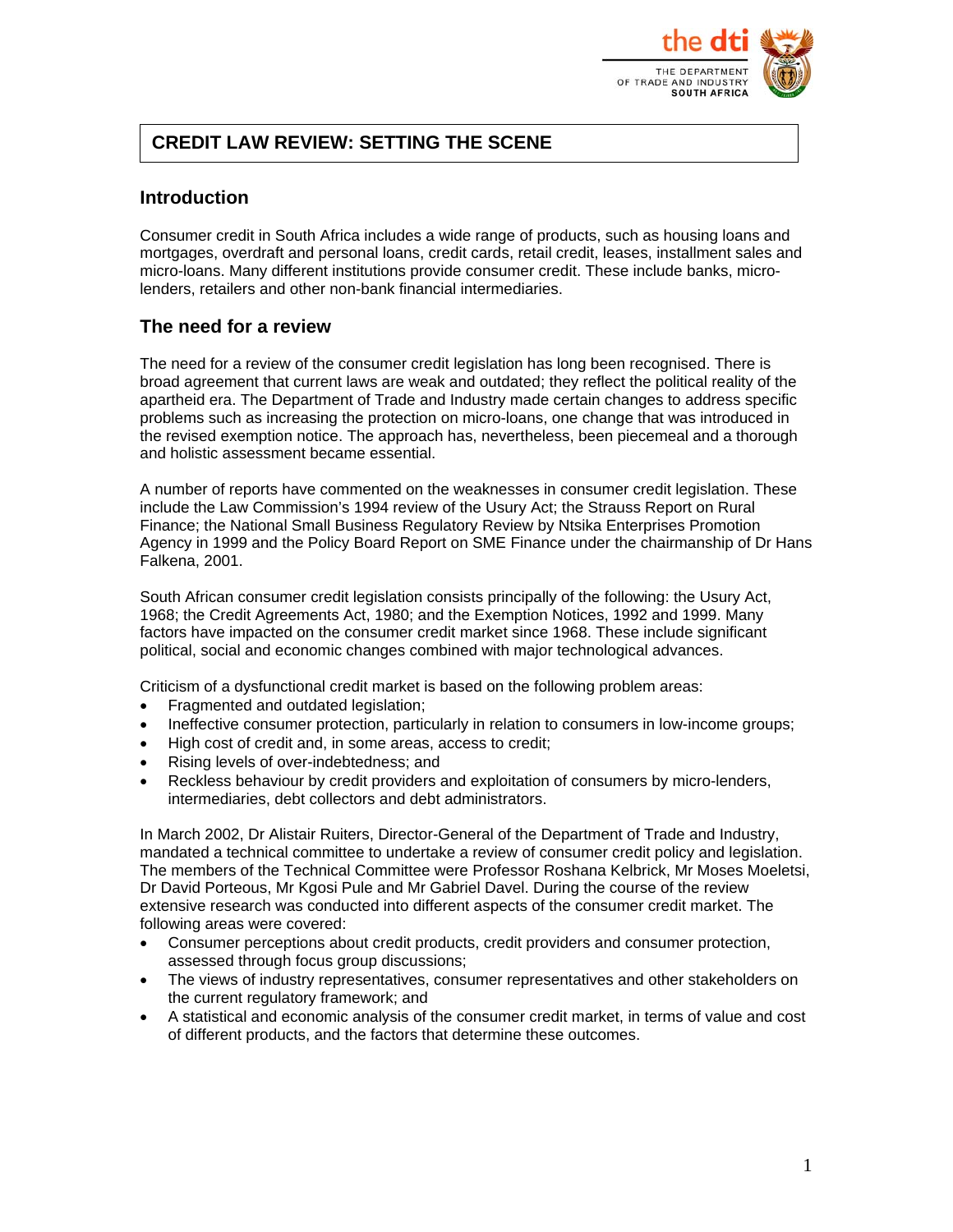

## **Purpose of the review**

The purpose of the review is to identify and analyse the weaknesses in the consumer credit market and to make proposals for a new regulatory framework. The review focuses on:

- Impediments in current legislation to serving the needs of the low-income personal finance market, housing and small business finance;
- The scope of new legislation and the treatment of small medium and micro enterprises in such legislation;
- Methods to make consumer protection effective;
- Examination of solutions to problems of over-indebtedness; and
- Identification of exploitative practices by credit providers and safeguards to protect vulnerable groups.

## **Key issues to be addressed**

The following issues have been examined in detail by the Technical Committee and, in particular, through the research conducted at their request.

### **a) Consumer views about credit providers and products**

- How can credit legislation address the high levels of consumer dissatisfaction about levels of disclosure on the cost and terms of credit products?
- Should consumers be shielded from unsolicited credit, especially when the belief exists that this contributes to levels of over-indebtedness?
- Can consumer credit legislation promote the benefits of a positive credit history as an asset through a shift in focus on the information disseminated by credit bureaux?

### **b) Views of industry representatives, consumer representatives and other stakeholders**

- Is it feasible to replace the current credit legislation with a single statute to apply to all transactions and to all credit providers?
- Will stronger enforcement address many of the problems currently being experienced by consumers?
- Can the establishment of a 'national loans register' play a role in ensuring that credit providers do not extend more credit than consumers can afford?

## **c) Other issues**

- How should insurance under a credit contract be regulated?
- Is it a function of consumer credit law to consider consumer over-indebtedness?
- Would the removal of price control be the best way to achieve an integrated market?
- Which factors are most detrimental to effective competition, and what is the best approach for dealing with these?